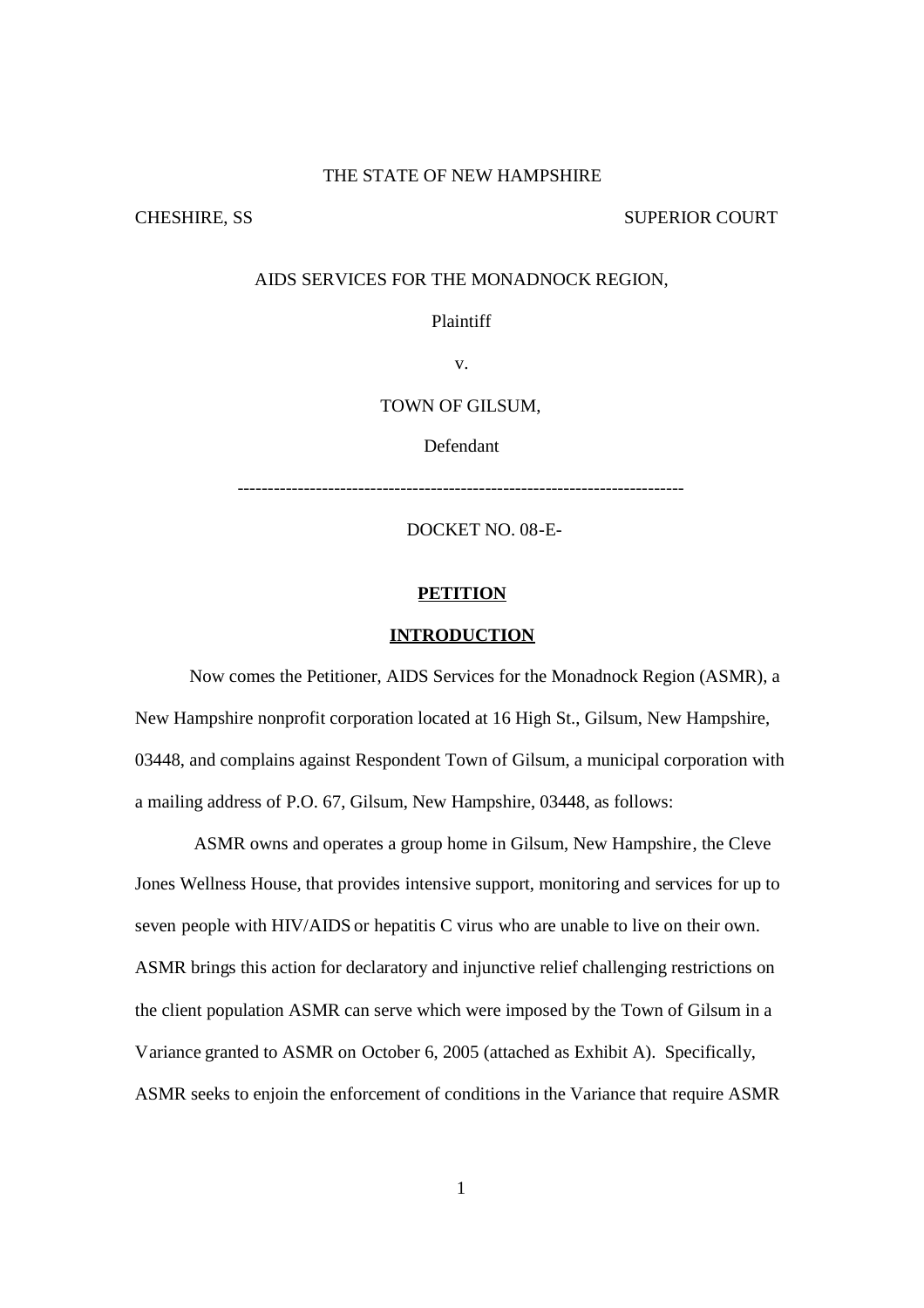to bar residency in its group home to "persons who have been released from prison within the last 12 months" (Exhibit A,  $\P$ 4(B)), "persons with a history of drug or alcohol abuse who have not been drug or alcohol free for 12 months immediately prior to admission to Wellness House" (Exhibit A,  $\P$  4 (C) and 3(C)), and to persons convicted of certain types of criminal offenses (Exhibit A, ¶ 18). As set forth herein, these conditions are: (1) ultra vires because they exceed the authority delegated to the Town by the Zoning and Enabling Act, RSA 674:16; and (2) violate the equal protection guarantees of the New Hampshire Constitution, including Pt. I, articles 2 and 12.

#### **PARTIES**

1. Petitioner ASMR is a nonprofit corporation organized under the laws of New Hampshire with a principal place of business at 16 High Street, Gilsum, New Hampshire and a mailing address of P.O. Box 396, Gilsum, New Hampshire, 03448.

2. Respondent Town of Gilsum is a municipal corporation organized under the laws of New Hampshire with a mailing address of P.O. Box 67, Gilsum, New Hampshire, 03448.

#### **JURISDICTION**

3. This Court has jurisdiction to grant declaratory relief pursuant to RSA 491:22 and injunctive relief pursuant to RSA 498:1.

### **FACTS**

### **A. The Steps Leading To The Variance.**

4. Founded in 1988, ASMR is the sole agency in Southwestern New Hampshire providing services, support and housing to people with human immunodeficiency virus (HIV), Acquired Immune Deficiency Syndrome (AIDS) (which is the advanced stage of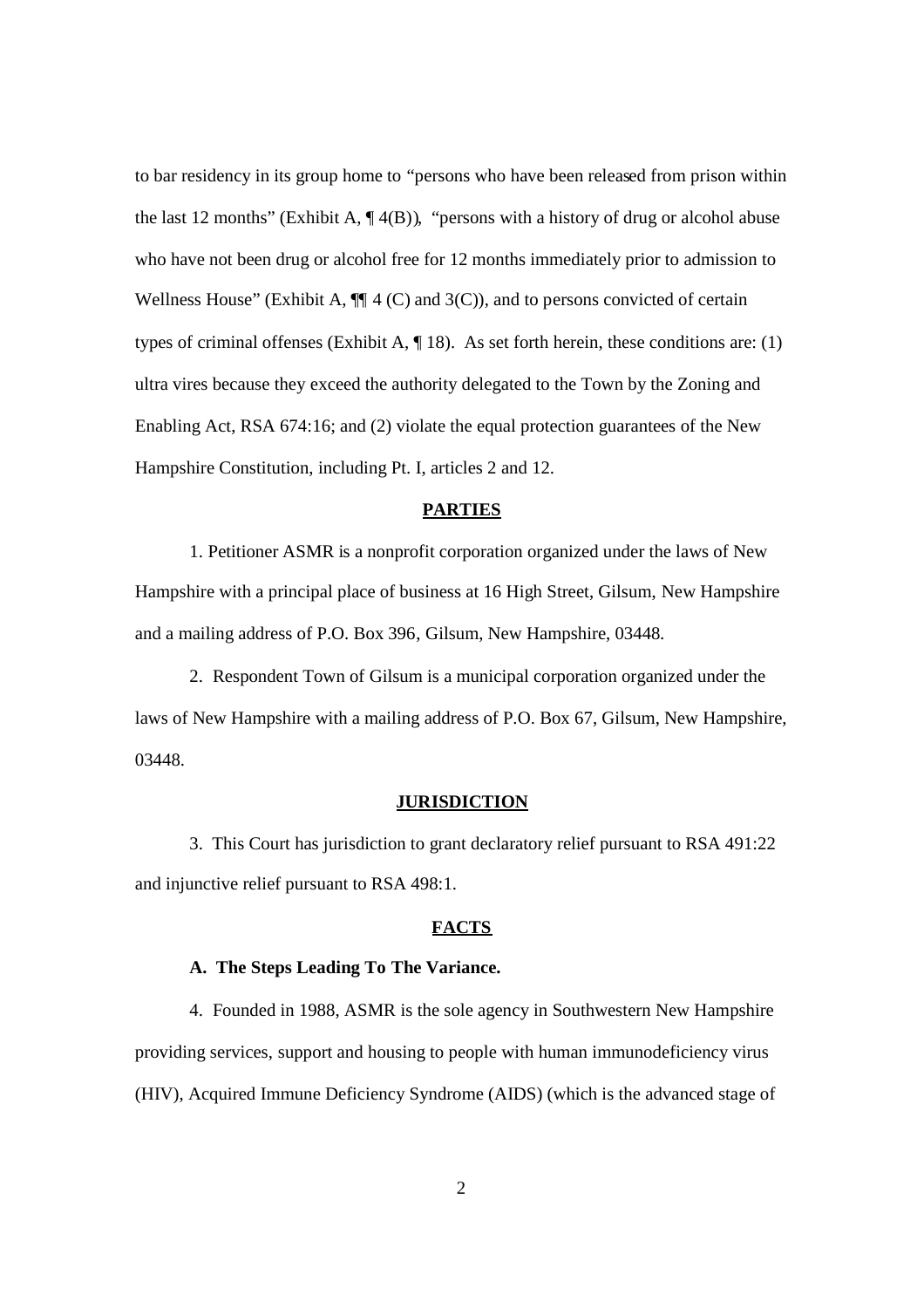HIV disease), and hepatitis C virus (HCV) in Cheshire, Sullivan and Hillsborough **Counties** 

5. Many of ASMR's clients are poor and unable to live on their own due to illness, financial problems, or the paralyzing effects of social stigma, isolation, loss of family, or depression or other psychiatric issues. In November 2004, ASMR undertook plans to open a residence for people with HIV/AIDS and HCV. The residence would both fill a need for housing and provide intensive support, intervention, and life skill building in a family setting to help people rebuild shattered lives and facilitate accelerated progress leading to the ability to live independently. The residence became known as the Cleve Jones Wellness House (Wellness House) (named after the founder of the AIDS Memorial Quilt).

6. In November 2004, ASMR located a property at 16 High Street in Gilsum, New Hampshire which was well-situated for its housing needs. The property previously had been used for 13 years as the Country Acres of New England Group Home, a residential social services program for girls who had been removed from their homes by the state due to abuse, neglect or stresses that the family could not manage. As such, the property already had proper systems in place for use as a group residence (e.g., a sprinkler and fire alarm system, an adequate number of bathrooms and washer/dryer hookups, single room occupancy spaces, and a commercial kitchen) as well as office space, sizeable common areas, and a beautiful and spacious yard ideal for creating a peaceful and stabilizing environment for ASMR's clients. The owner of the property accepted ASMR's offer to purchase it on December 24, 2004.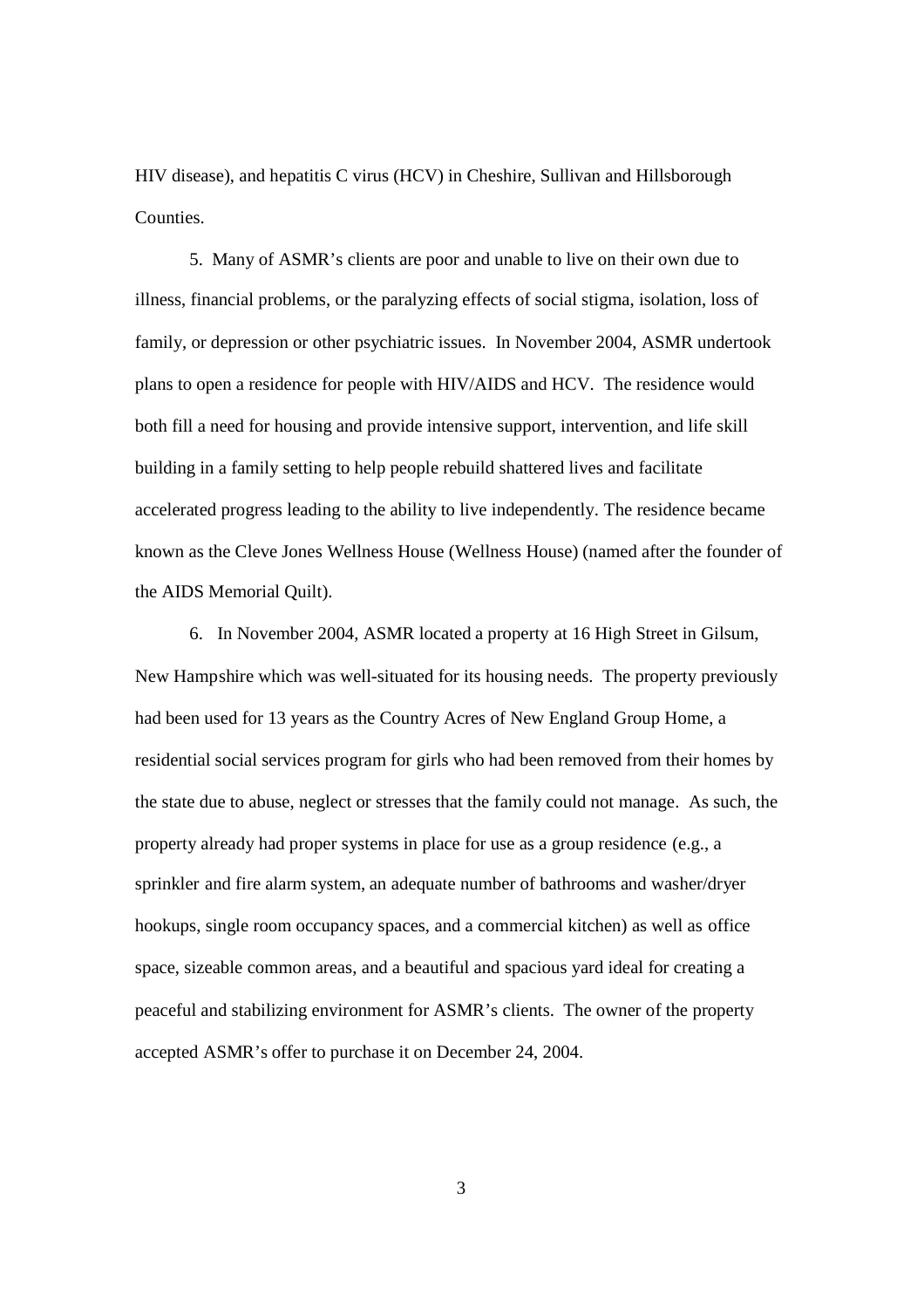7. At the time ASMR entered into an agreement to purchase the property in December 2004, the property was zoned under the Gilsum Zoning Ordinance such that ASMR could operate Wellness House as a permitted use.

8. After ASMR announced its plans to house people with HIV/AIDS and HCV at the property, a Gilsum resident began a petition campaign to keep out ASMR's clientele. The petition stated: "We the residents of Gilsum, N.H. do not want AIDS Counseling Services to locate to High Street in Gilsum, N.H. High St. is a family neighborhood with children and a facility like that is not wanted here." (emphasis in original language). The petition was spearheaded by Ray and Allison Britton. Ray Britton subsequently became a Selectman in the town of Gilsum.

9. Subsequent to the time that ASMR announced its plans to house people with HIV/AIDS at the property, the Town amended the Gilsum Zoning Ordinance to exclude its use of the property as a boarding house

10. ASMR's Executive Director and Board Treasurer attended the Gilsum Planning Board meeting on January 4, 2005 to discuss ASMR's plans and indicate its intention to file an Application for Site Plan Review, which was the only approval necessary for its proposed operations at Wellness House. At that meeting, town officials moved immediately to place an article on the town meeting warrant (scheduled for March 8, 2005) excluding boarding houses as permitted uses in the Village District.

11. At the Gilsum Town Meeting in the previous year (2004), the residents of Gilsum defeated by a vote of 102 to 60 a measure to eliminate boarding houses as a permitted use in the Village Residential District.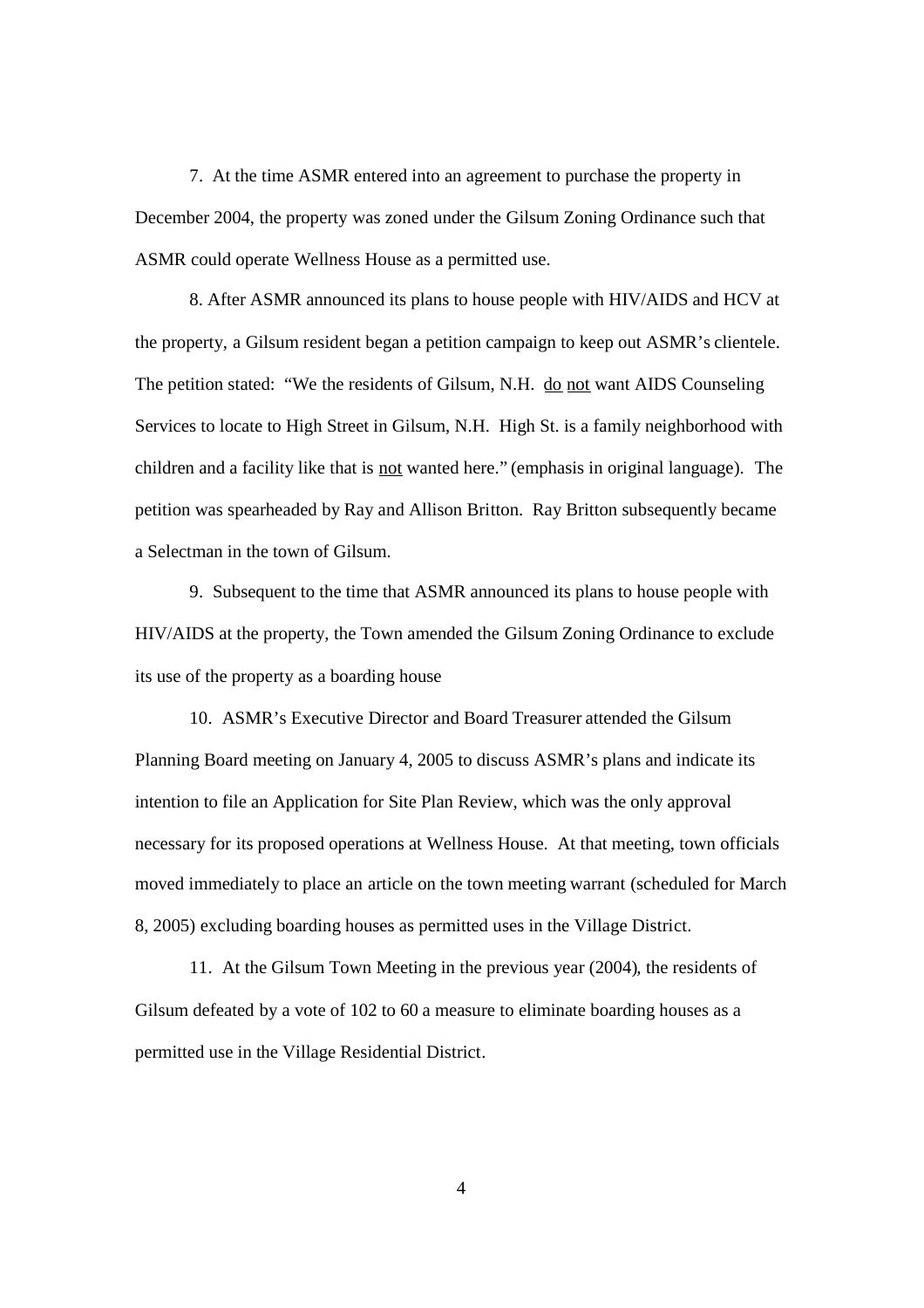12. At the Gilsum Town Meeting on March 8, 2005, a measure to eliminate boarding houses as a permitted use in the Village Residential District passed by a vote of 135 to 42.

13. Subsequent to the March 8, 2005 vote, ASMR sought a Variance from the town to open Wellness House at the property. There were a series of hearings and meetings between March, 2005 and October, 2005. Much of the discussion at these hearings and with Town officials centered on the Town's obligations under RSA § 674:33 (V), the provision of the Zoning Enabling Act providing for variances when "reasonable accommodations are necessary to allow a person or persons with a recognized physical disability to reside in or regularly use the premises." In addition, ASMR's lawyers made the Zoning Board aware of federal cases under the National Fair Housing Act Amendments and the Americans with Disabilities Act regarding discrimination against people with disabilities in group housing.

14. Paragraph 4(B) of the Variance prohibits from residing at Wellness House "persons who have been released from prison within the last 12 months."

15. Paragraph 4 (C) of the Variance prohibits from residing at Wellness House "persons with a history of drug or alcohol abuse who have not been drug or alcohol free for 12 months immediately prior to admission to Wellness House." Paragraph 3(C) contains the identical exclusion.

16. Paragraph 18 of the Variance requires ASMR to conduct criminal record checks to insure that clients have not been convicted of "the manufacture of controlled substances or for sexual assault or sexually related crimes, or convicted within the last five years for violent crimes (more serious than simple assault) or for theft crimes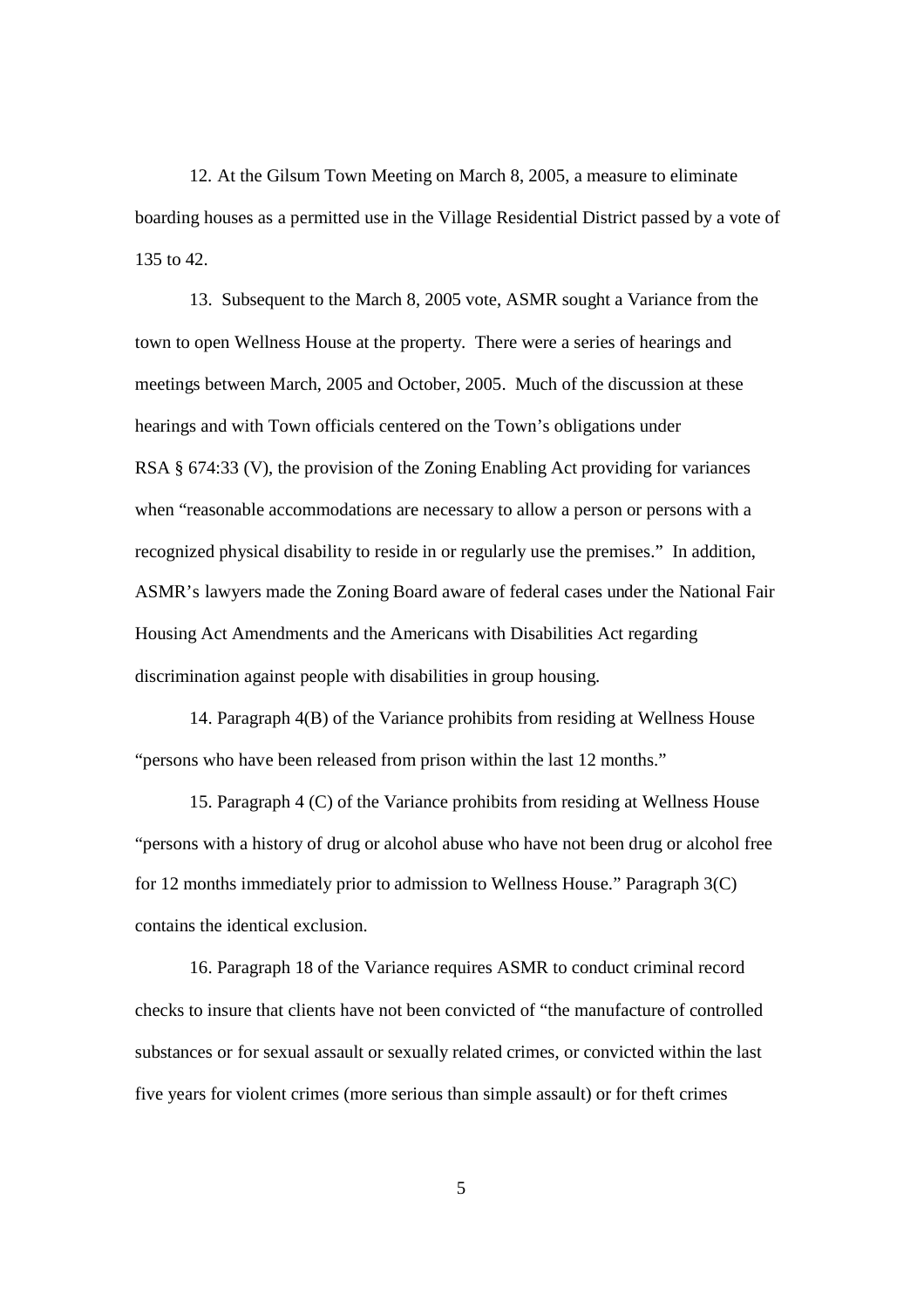involving trespass or unlawful entry." Plaintiffs acknowledge that the provisions of paragraph 18 do not include sexually related crimes that require registration under the New Hampshire sex offender registration statute, as those crimes are referenced in paragraph 4(A) of the Variance which the plaintiffs are not challenging.

### **B. The Wellness House Program.**

17. Wellness House opened in July, 2006. It houses a maximum of seven residents at any time. Wellness House has strict rules of conduct set forth in the Resident Handbook, including a zero-tolerance prohibition on drug or alcohol use that mandates immediate dismissal for a single violation.

18. Wellness House follows a model for unusually comprehensive and intensive monitoring and support services for residents known as "No Place Like H.O.M.E.," which stands for housing, oversight, medical management, and education.

19. Wellness House provides housing to clients who are not able to live on their own. A structured, consistent and supportive home environment is critical for clients to achieve medical and mental health stabilization and improvement. Wellness House provides for basic daily needs – such as consistent meals – so that clients can focus on key issues, such as substance abuse recovery or emotional development. In addition, the dependable family setting allows clients who have lost a sense of home or connection to others to work on interpersonal skills and receive peer support in a healthy setting, an element which many clients have never had and which is especially important for clients who have experienced significant stigma, isolation, and disenfranchisement due to HIV/AIDS or HCV.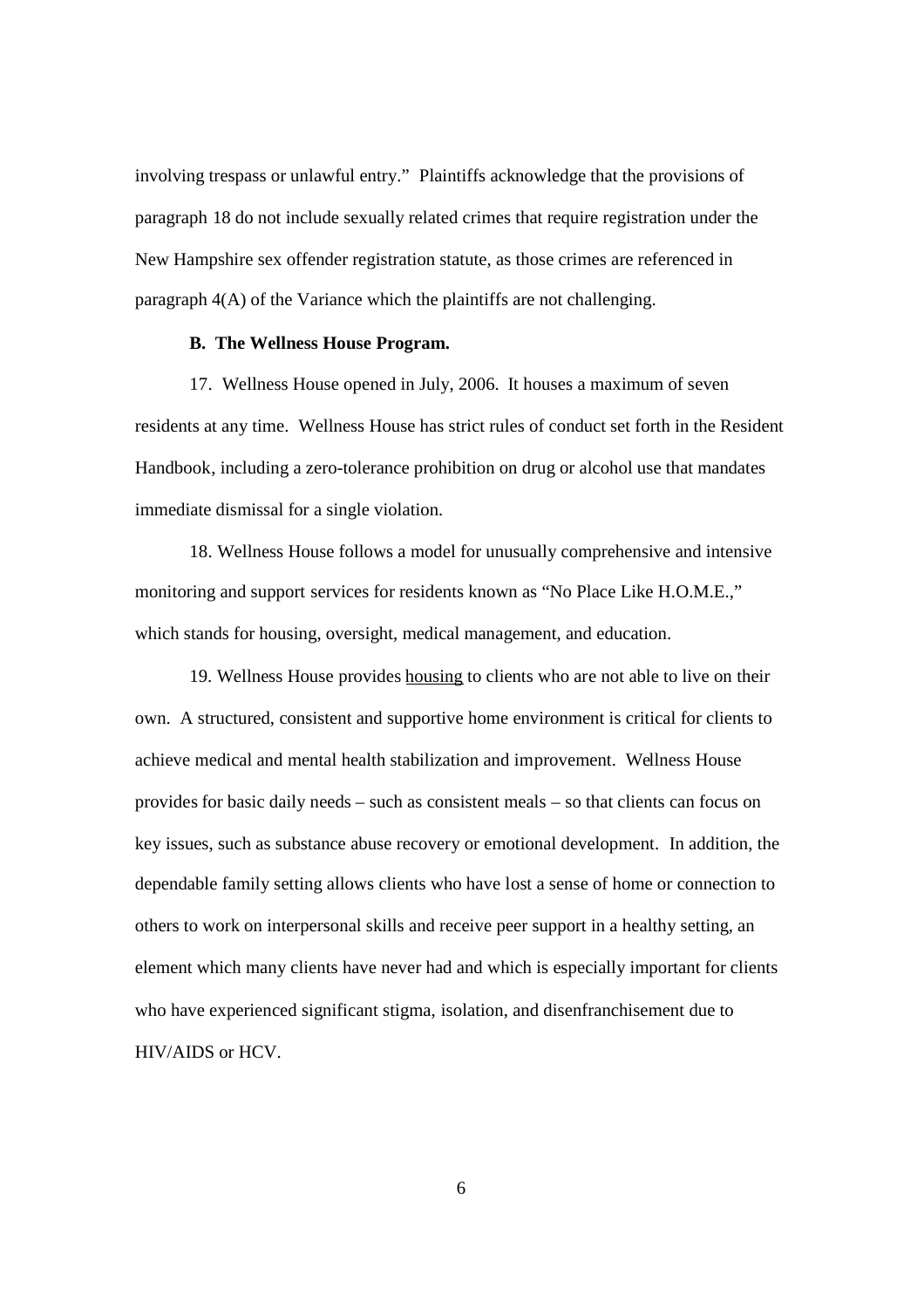20. Oversight consists of intensive case management and daily support and monitoring of clients. It focuses on life skill building and goal setting. Because of histories of illness, substance abuse, or emotional problems, many clients lack the most fundamental life skills that most people take for granted -- e.g., setting an alarm clock and getting up on time, keeping a calendar and getting to medical appointments, arranging for a ride, remembering to take medications, managing basic interpersonal relationships, or finding a job. The H.O.M.E. model allows ASMR to closely monitor a client so that problems (such as not taking medications or emotional deterioration) are addressed and corrected immediately rather than in a week or a month. In addition, Wellness House helps clients address past issues that are impeding their ability to live independently, such as helping clients clear up past legal problems, obtain a driver's license, address ongoing substance abuse recovery issues, understand how to prevent HIV or HCV transmission to others, and reestablish relationships with family members.

21. Medical Management includes both physical and mental health. Wellness House obtains primary care doctors and infectious disease specialists for clients. It works with Monadnock Family Services and private providers to ensure that clients are in psychotherapy. It provides transportation to medical appointments or AA meetings. And, critically, it ensures that clients stay adherent to complex medication regimens.

22. Education refers to teaching the residents vocational skills as well as how to advocate for themselves and others. Wellness House helps clients explore and set goals around jobs or education and helps them access classes at Keene State College or vocational rehabilitation services. It also facilitates self-discovery by helping clients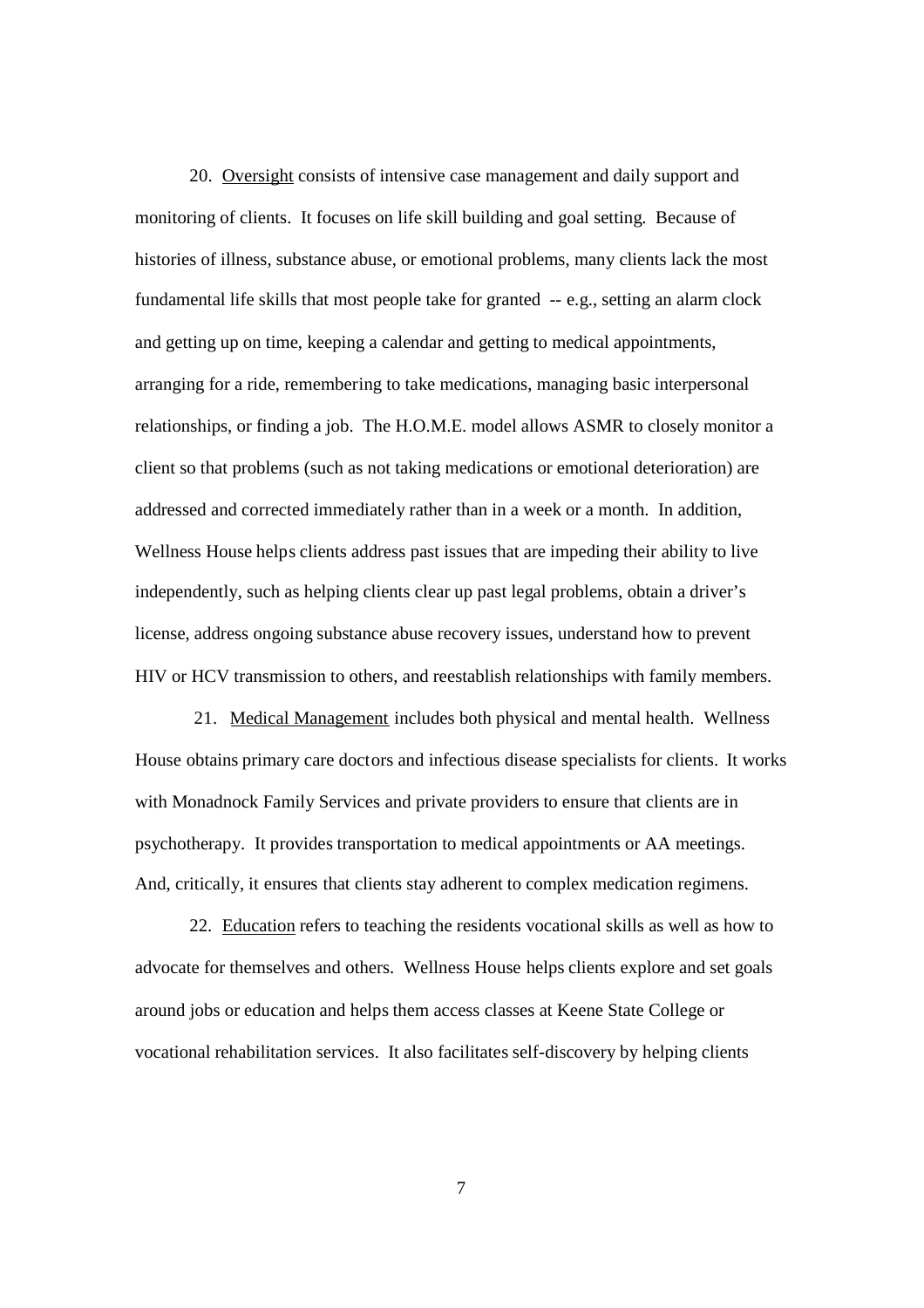identify interests and become engaged in activities that build self-esteem, such as music lessons, sports, or other recreational activities.

23. Nonresidents who are clients of ASMR receive their case management services at Wellness House. ASMR assists these clients and helps them access medical, mental health, and other services, but these clients need less intensive oversight and services than Wellness House residents. Nonresident clients come to the house for a variety of reasons. They meet with their case manager, visit the food pantry, visit and interact with house residents, take clothing that has been donated, borrow items from the lending library, access the computer, and relax in the common space or yard areas.

24. The general welfare of the New Hampshire community requires that group homes and intensive in-house support and services be available to persons who need help transitioning to independent living in the community as a result of illness, incarceration, criminal histories, substance abuse recovery, or other past problems.

#### **CLAIMS FOR RELIEF**

# **COUNT I: ULTRA VIRES AND STATE PREEMPTION**

25. Petitioner incorporates paragraphs 1-24 of the petition herein.

26. The Variance was enacted by the Town of Gilsum pursuant to authority granted to it by the State in the Zoning and Enabling Act, RSA 674:16.

27. The grant of police powers from the State to the Town in the Zoning and Enabling Act is limited to actions that are "[f]or the purpose of promoting the health, safety, or general welfare of the community." RSA 674:16.

28. Paragraphs 3 (C ), 4(B), 4(C) and 18 of the Variance are ultra vires, void ab initio, and unenforceable because they conflict with RSA 674:16 and exceed the powers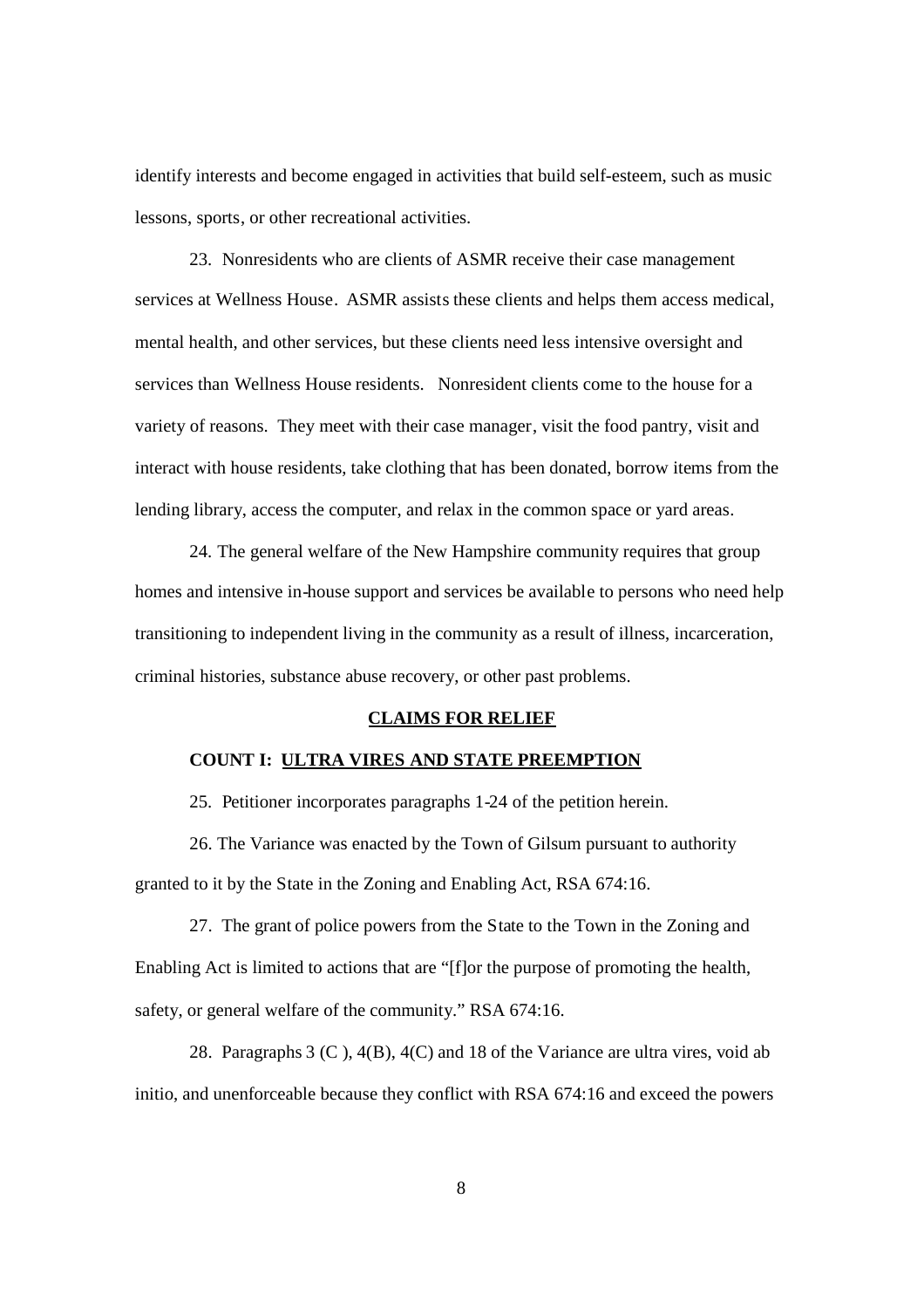delegated to the Town in the Zoning Enabling Act (including because they are not in furtherance of the general welfare provision of RSA 674:16), or are preempted by state regulation.

### **COUNT II**: **VIOLATION OF EQUAL PROTECTION**

29. Petitioner incorporates paragraphs 1-24 of the petition herein.

30. Paragraphs 3 (C ), 4(B), 4(C) and 18 of the Variance violate plaintiff's rights to equal protection under the New Hampshire Constitution, Pt. I, articles 2 and 12.

### **PRAYERS FOR RELIEF**

WHEREFORE, for the foregoing reasons, the Petitioner seeks the following relief:

1. A declaratory judgment that paragraphs 3(C), 4(B), 4C) and 18 of the Variance granted by the Town of Gilsum to AIDS Services of the Monadnock Region on October 6, 2005 are: (1) ultra vires, void ab initio, and unenforceable because they conflict with RSA 674:16 and exceed the powers delegated to the Town in the Zoning Enabling Act; and (2) unconstitutional because they violate the plaintiff's equal protection rights under the New Hampshire Constitution, Pt. I, articles 2 and 12.

2. An injunction enjoining the Town of Gilsum from enforcing paragraphs 3 (C), 4 (B), 4(C) and 18 of the Variance.

3. And for such other relief a may be just..